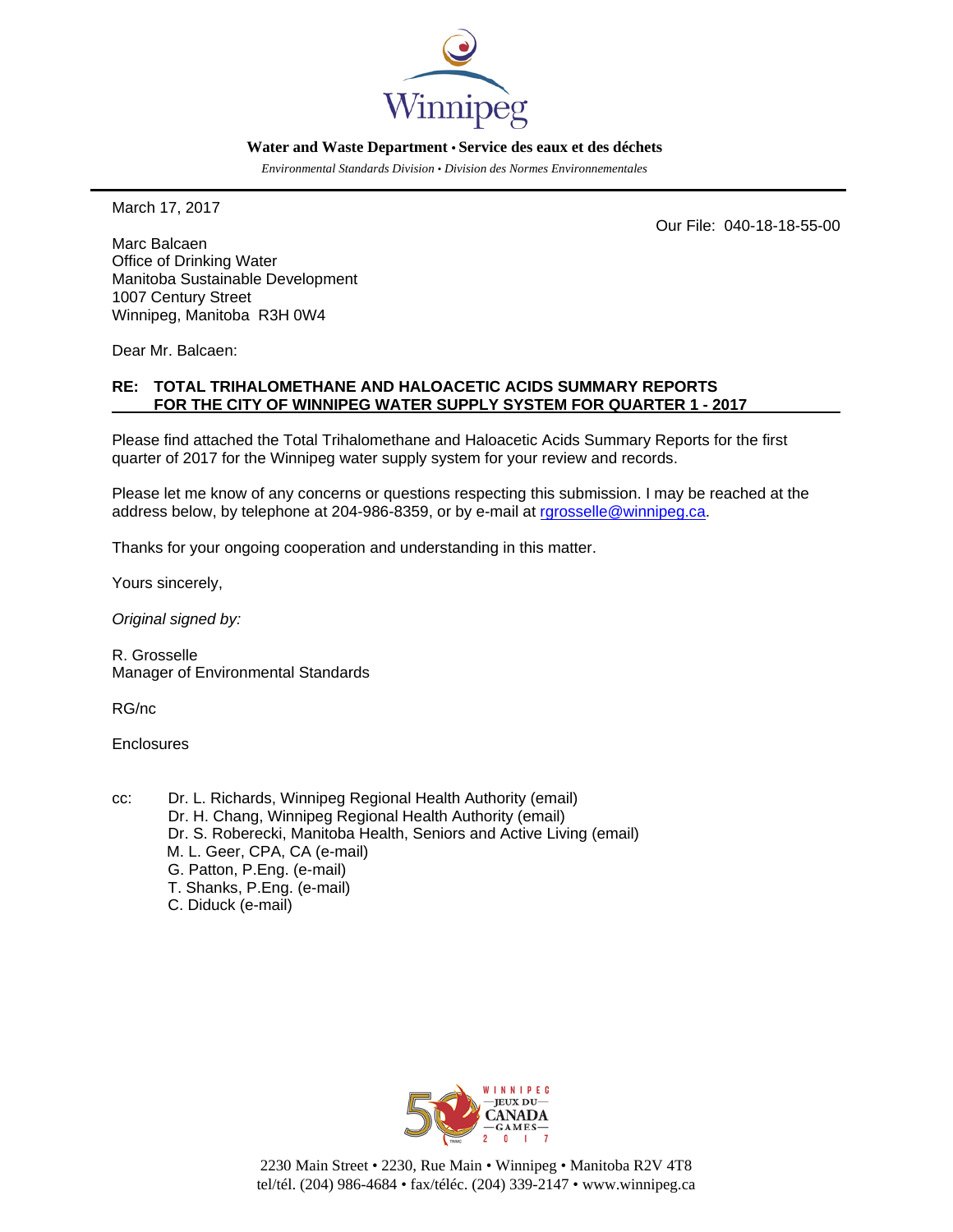## **CITY OF WINNIPEG WATER AND WASTE DEPARTMENT ENVIRONMENTAL STANDARDS DIVISION**

# Total Trihalomethane Summary Report

**Reporting Period: Quarter 1 2017**

### **License: PWS-09-412-01**

|                            | <b>DISTRIBUTION SYSTEM THM RESULTS (ug/L)</b> |              |       |              |              |       |
|----------------------------|-----------------------------------------------|--------------|-------|--------------|--------------|-------|
| <b>ISAMPLE DATE</b>        | <b>WC-12</b>                                  | <b>WC-06</b> | NW-05 | <b>NE-09</b> | <b>SE-07</b> | SW-08 |
| Monday, May 24, 2016       | 21                                            | 22           | 24    | 23           | 23           | 21    |
| Monday, August 22, 2016    | 40                                            | 49           | 45    | 43           | 43           | 41    |
| Monday, November 7, 2016   | 17                                            | 19           | 24    | 21           | 21           | 23    |
| Monday, February 13, 2017  | 35                                            | 35           | 35    | 36           | 36           | 33    |
| <b>RUNNING AVERAGE THM</b> | 28                                            | 31           | 32    | 31           | 31           | 30    |

COMMENTS: May 24, 2016 and August 22, 2016 samples were analyzed by contract lab.

NS - NO SAMPLE

NR - NO RESULT

#### Methodology

Analysis of Volatile Organic Compounds is by Headspace GC-MS, EPA Methods 5021A and 8260C.

| Report Compiled by: | H.Demchenko | Approved in LIMS by:                                                                                                                                 | C.Diduck       |  |
|---------------------|-------------|------------------------------------------------------------------------------------------------------------------------------------------------------|----------------|--|
|                     |             |                                                                                                                                                      |                |  |
| File: WQR4          |             | Date Approved:                                                                                                                                       | March 15, 2017 |  |
|                     |             | NA Escriptora de la Charles de dicta de Campional MA Data Databar (Alaham Occalin AOO47) Occanis du TUINNIO contadului TUINNIO OA 7 (dat JTUINNIO 4) |                |  |

N:\Environmental Standards\Analytical Services\WQ Data\Routine Water Quality\2017\Quarterly THM\[Quarterly THM 2017.xlsx]THM Q1